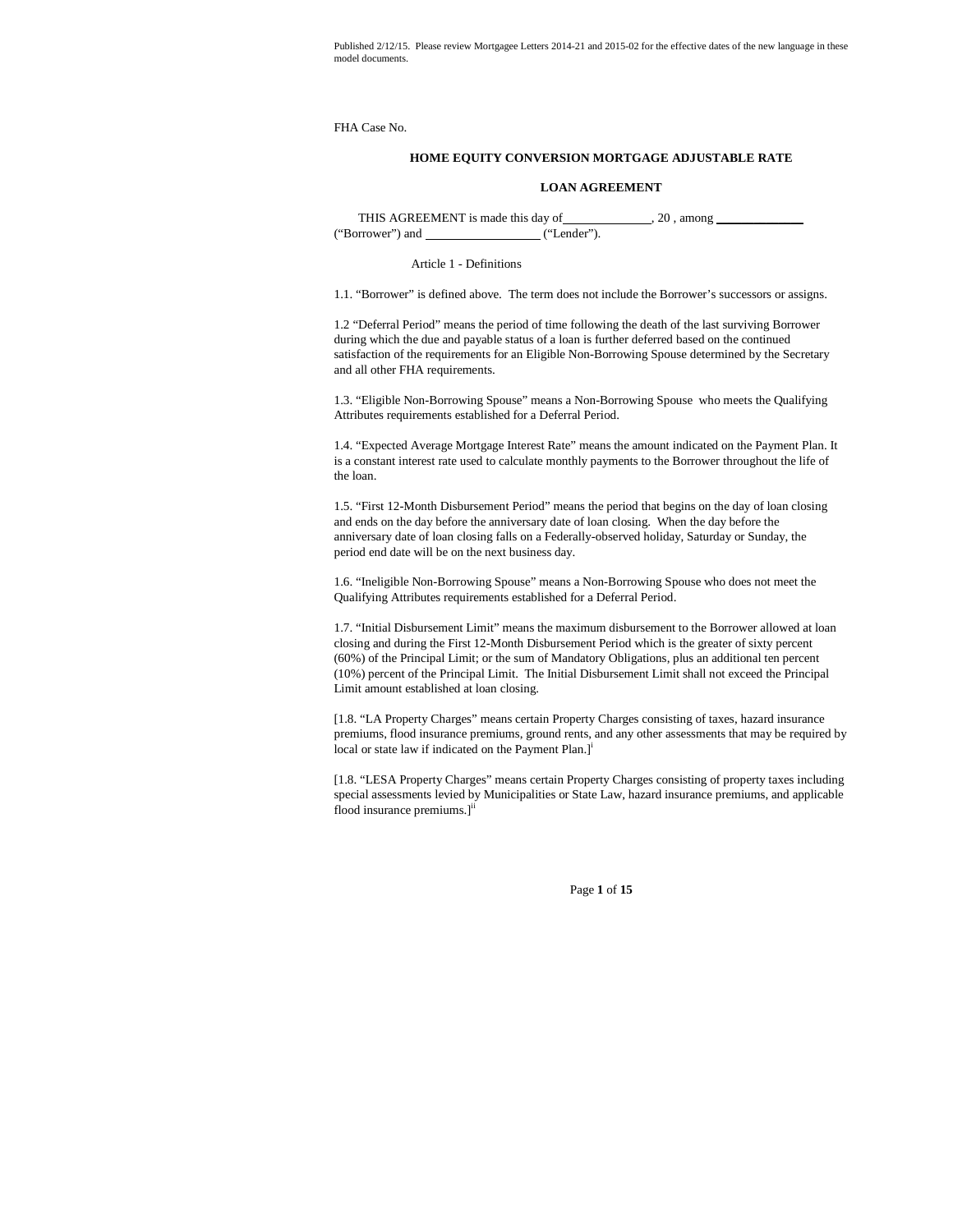1.9. "Loan Advances" means all funds advanced from or charged to Borrower's account under conditions set forth in this Loan Agreement, whether or not actually paid to Borrower.

1.10. "Loan Documents" means the Note, Second Note, Security Instrument and Second Security Instrument.

1.11. "Mandatory Obligations" means only those charges, fees, amounts and expenses as authorized by the Secretary.

1.12. "Maximum Claim Amount" means the lesser of the appraised value of the Property, as determined by the appraisal used in underwriting the loan, or the sales price of the Property being purchased for the sole purpose of being the Principal Residence, or the national mortgage limit under Section 255(g) or (m) of the National Housing Act applicable to this Loan Agreement. Closing costs must not be taken into account in determining the appraised value.

1.13. "Non-Borrowing Spouse" means the spouse [Name], as determined by the law of the state in which the spouse [Name] and Borrower [Name] reside or the state of celebration, of the Borrower [Name] at the time of closing and who is not a Borrower.<sup>1</sup>

1.14. "Note" means the promissory note signed by Borrower together with this Loan Agreement and given to Lender to evidence Borrower's promise to repay, with interest, Loan Advances by Lender or Lender's assignees.

1.15. "Payment Plan" means the payment plan set forth in Exhibit 1, which is attached to and made a part of this Loan Agreement.

1.16. "Principal" or "Principal Balance" means the sum of all Loan Advances made as of a particular date, including interest and mortgage insurance premiums.

1.17. "Principal Limit" means the amount indicated on the Payment Plan when this Loan Agreement is executed, and increases each month for the life of the loan at a rate supplied by the Secretary that is listed on the Payment Plan. The Principal Limit is calculated by multiplying the Maximum Claim Amount by a factor supplied by the Secretary.

1.18. "Principal Residence" means the dwelling where a Borrower and, if applicable, a Non-Borrowing Spouse maintains his or her permanent place of abode, and typically spends the majority of the calendar year. A person may have only one Principal Residence at any one time. The Property shall be considered to be the Principal Residence of any Borrower who is temporarily in a health care institution provided the Borrower's residency in a health care institution does not exceed twelve (12) consecutive months. The Property shall be considered to be the Principal Residence of any Non-Borrowing Spouse, who is temporarily in a health care institution, as long as the Property is the Principal Residence of his or her Borrower spouse, who physically resides in the Property. During a Deferral Period, the Property shall continue to be considered to be the Principal Residence of any Eligible Non-Borrowing Spouse, who is temporarily in a health care institution, provided the Eligible

Page **2** of **15**

<sup>&</sup>lt;sup>1</sup> If there is more than one Borrower and both and or all Borrowers have a spouse, add as needed, [the spouse [Name], as determined by the law of the state in which the spouse [Name] and Borrower [Name] reside or the state of celebration, of the Borrower [Name] at the time of closing and who is not a Borrower.]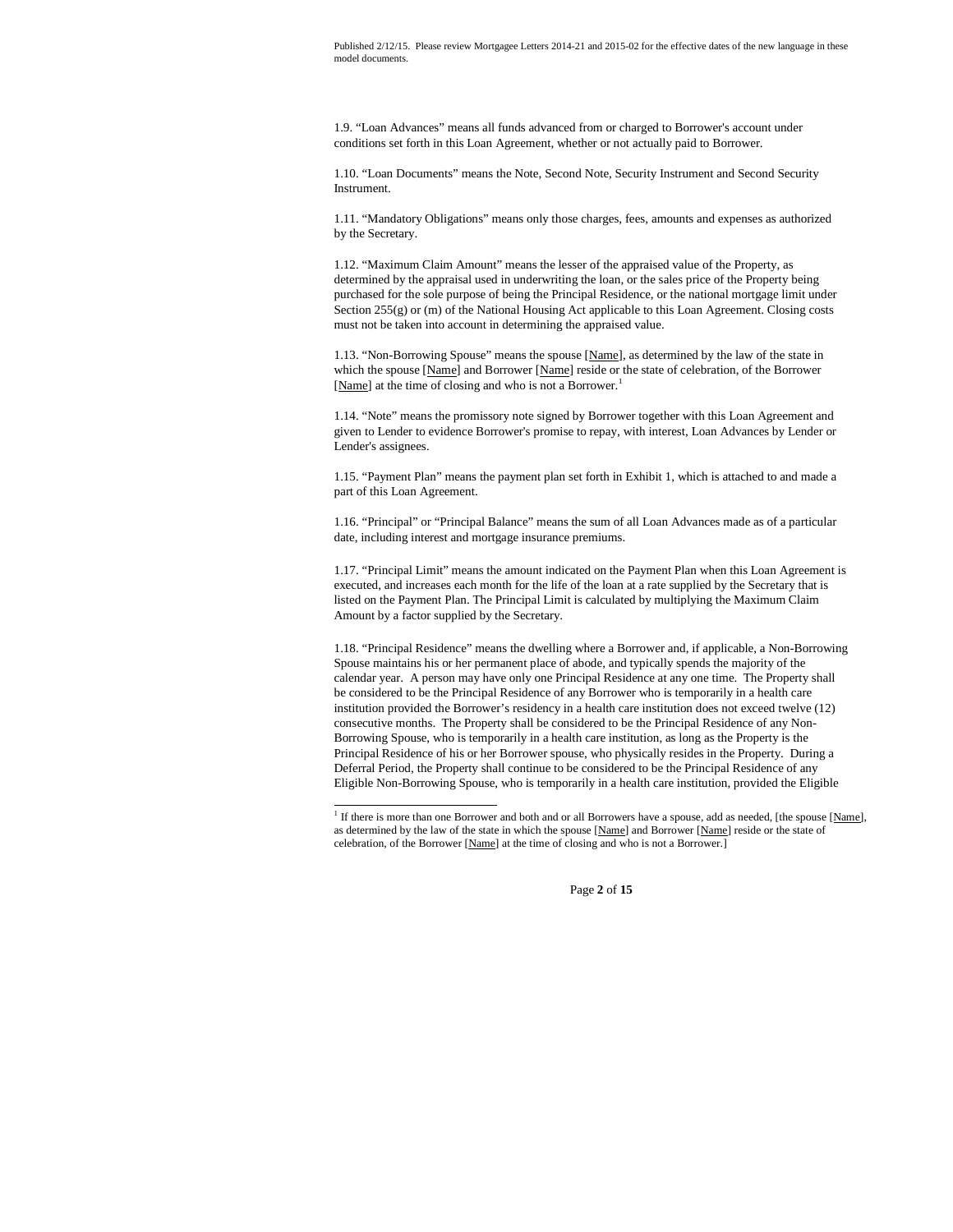Non-Borrowing Spouse physically occupied the Property immediately prior to entering the health care institution and the Eligible Non-Borrowing Spouse's residency in a health care institution does not exceed twelve (12) consecutive months.

1.19. "Property" means Borrower's property identified in the Security Instrument.

1.20. "Property Charges" means property taxes, hazard insurance premiums, flood insurance premiums, ground rents, condominium fees, planned unit development fees, homeowner's association fees, and any other special assessments that may be required by local or state law.

1.21. "Qualifying Attributes" means those requirements established by the Secretary that the Non-Borrowing Spouse must satisfy in order to be eligible for the Deferral Period.

1.22. "Secretary" means the Secretary of the Department of Housing and Urban Development, his or her successors and assigns.

1.23. "Second Note" means the promissory note signed by Borrower together with this Loan Agreement and given to the Secretary to evidence Borrower's promise to repay, with interest, Loan Advances by the Secretary secured by the Second Security Instrument.

1.24. "Second Security Instrument" means the mortgage, deed of trust, security deed or other security instrument which is signed by Borrower together with this Loan Agreement and which secures the Second Note.

1.25. "Security Instrument" means the mortgage, deed of trust, security deed or other security instrument which is signed by Borrower together with this Loan Agreement and which secures the Note.

## Article 2 - Loan Advances

2.1. General. Lender agrees to make Loan Advances under the conditions set forth in this Loan Agreement in consideration of the Note and Security Instrument given by Borrower on the same date as this Loan Agreement.

2.2. Initial Advances.

2.2.1. Loan Advances shall be used by Lender to pay, or reimburse Borrower for, closing costs listed in the Schedule of Closing Costs (Exhibit 2) attached to and made a part of this Loan Agreement, except that Loan Advances will only be used to pay origination fees in an amount not to exceed the greater of two thousand five hundred dollars (\$2,500) or two percent (2%) of the Maximum Claim Amount, up to a Maximum Claim Amount of two hundred thousand dollars (\$200,000), *plus* one percent (1%) of any portion of the Maximum Claim Amount that is greater than two hundred thousand dollars (\$200,000). The Lender may not charge the Borrower an origination fee in excess of six thousand dollars (\$6,000).

Page **3** of **15**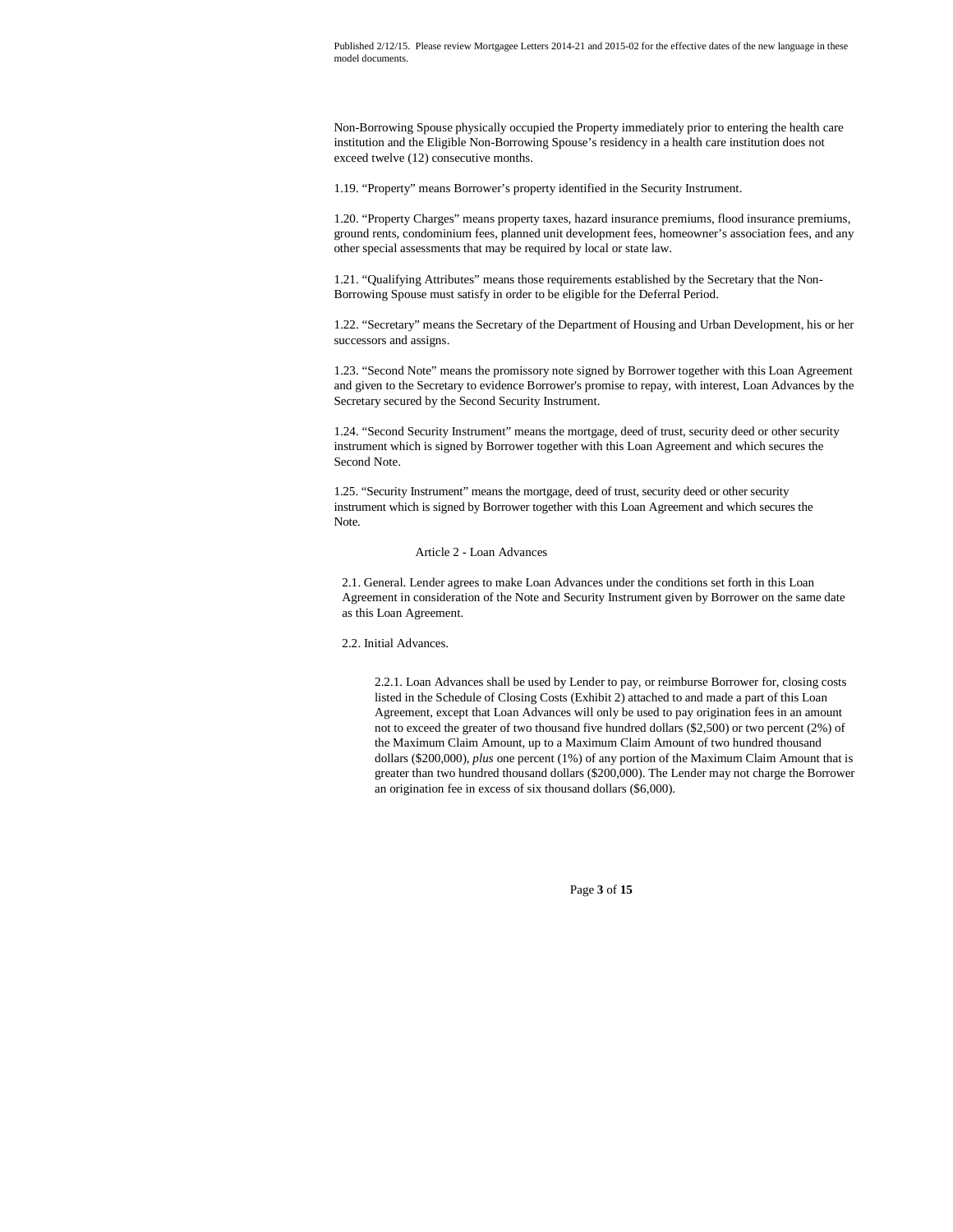2.2.2. Loan Advances shall be used by Lender to discharge those liens on the Property listed in the Schedule of Liens/HECM for Purchase Disbursements to Seller (Exhibit 2) attached to and made a part of this Loan Agreement.

2.2.3. Lender shall pay an initial Loan Advance to Borrower in the amount indicated on the Payment Plan.

2.2.4. Initial advances required by this Section 2.2. shall be made as soon as such advances are permitted by the applicable provisions of 12 CFR Part 226 (Truth in Lending) governing Borrower's right of rescission, but not before that time.

2.2.5. Borrower's aggregate initial advances and any subsequent advances made, except for any disbursements or accruals under 2.3.3, during the First 12-Month Disbursement Period may not exceed the Initial Disbursement Limit established at closing and in the amount indicated on the Payment Plan. In the event Borrower makes a payment towards the outstanding loan balance on the line of credit during the First 12-Month Disbursement Period, the Lender may make subsequent Loan Advances during the remainder of the First 12-Month Disbursement Period only to the extent Borrower's payment was applied to the outstanding Principal Balance.

2.2.6. If any requested Loan Advance would exceed the Initial Disbursement Limit established at closing, Lender must make a partial payment to the Borrower for the amount that would not exceed the limit. Prior to Lender paying a partial Loan Advance to avoid causing the aggregate initial advances to exceed the Initial Disbursement Limit within the First 12-Month Disbursement Period, Lender must provide Borrower with written notice about inability to exceed the threshold.

2.2.7. No Loan Advances are permitted during a Deferral Period, except for amounts disbursed or accrued from under 2.3.2, 2.3.3, 2.12.3, 2.13.3, and 2.15.3.

## 2.3. Set-Asides.

2.3.1. Amounts set aside from the Principal Limit shall be considered Loan Advances to the extent actually disbursed or earned by Lender.

2.3.2. Lender shall initially set aside from the Principal Limit the amount indicated on the Payment Plan for repairs to be made in accordance with a Repair Rider attached to and made a part of this Loan Agreement (Exhibit 3). This set-aside remains available for disbursement during any Deferral Period and the Lender may add such disbursements to the Principal Balance for the sole purpose of paying the cost of the repairs specifically identified in the Repair Rider. Additionally, such repairs may only be disbursed if the repairs are satisfactorily completed during the time period established in the Repair Rider.

2.3.3. Lender shall initially set aside from the Principal Limit the amount indicated on the Payment Plan to be applied to payment due for a fixed monthly charge for servicing activities of Lender or its servicer. Such servicing activities are necessary to protect Lender's interest in the Property. A servicing fee set-aside, if any, is not available to the Borrower for any purpose, except to pay for loan servicing. A servicing set-aside under this Section remains available for

Page **4** of **15**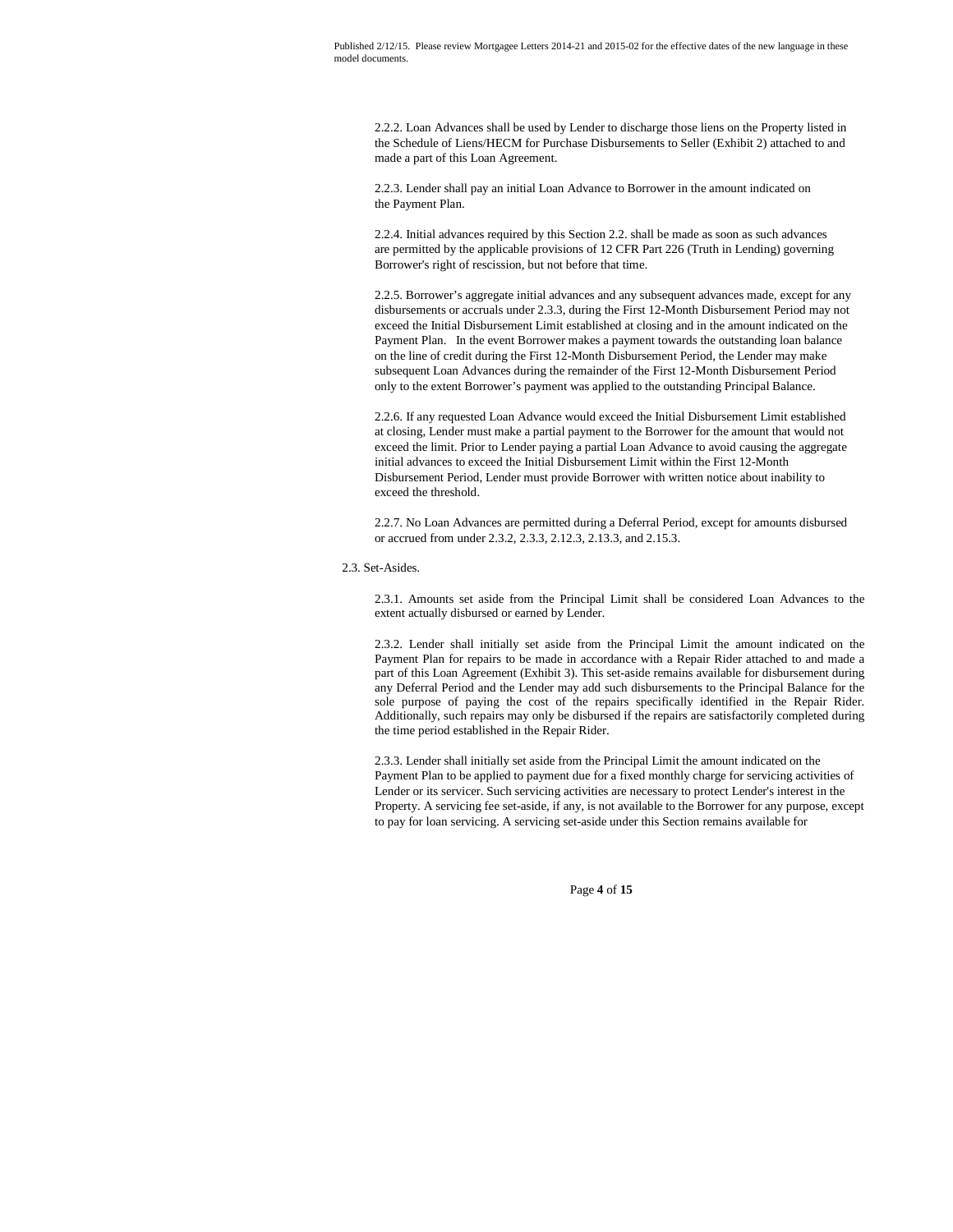disbursement during any Deferral Period and the Lender may add such disbursements to the Principal Balance.

2.3.4. Lender shall set aside from the Principal Limit any amounts required by Section 2.10 as indicated on the Payment Plan.

2.4. Charges and Fees. Borrower shall pay to Lender reasonable and customary charges and fees as permitted under 24 CFR 206.207(a). Such amounts shall be considered Loan Advances when actually disbursed by Lender.

## 2.5. Monthly Payments.

2.5.1. Loan Advances paid directly to Borrower shall be made in equal monthly payments if requested by Borrower.

2.5.2. Monthly payments, if requested under 2.5.1, shall be calculated based on the payment option requested by Borrower.

2.5.3. Monthly payments under the term payment option are made only during a term chosen by Borrower and shall be calculated so that the sum of (i) or (ii) as applicable added to (iii), (iv), (v) and (vi) shall be equal to or less than the Principal Limit at the end of the term; except that during the First 12-Month Disbursement Period, the amount calculated shall not be greater than the Initial Disbursement Limit:

> (i) Initial advances under Section 2.2 plus any initial servicing fee setaside under Subsection 2.3.3, or

(ii) The Principal Balance at the time of a change in payments under Sections 2.8 and 2.9 plus any remaining servicing fee set-aside under Subsection 2.3.3, and

(iii)The portion of the Principal Limit set aside as a line of credit under Section 2.7, including any set-asides for repairs (Subsection 2.3.2) [and first-year LESA Property Charges/LA Property Charges (Subsection 2.3.4 and Section 2.10)], and

(iv) All monthly payments due through the payment term, including funds withheld for payment of Property Charges under Section 2.10, and

(v) All mortgage insurance premiums, or monthly charges due to the Secretary in lieu of mortgage insurance premiums, which are due through the payment term (Subsection 2.13), and

(vi) All interest through the payment term. The Expected Average Mortgage Interest Rate shall be used for this purpose.

Page **5** of **15**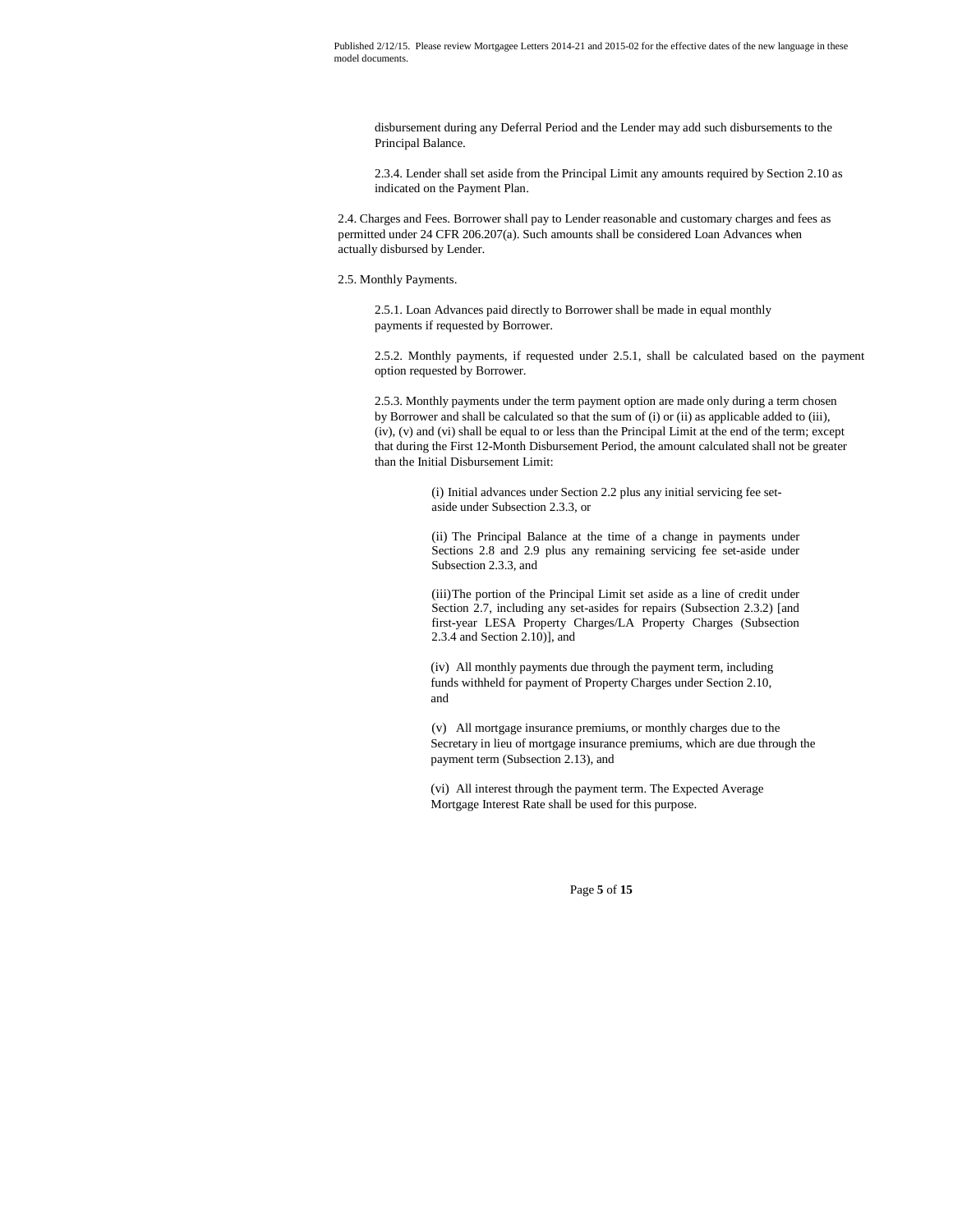2.5.4. Monthly payments under the tenure payment option shall be calculated as in Subsection 2.5.3 as if there were a payment term with the number of months in the term equal to the sum of one hundred (100) minus the age of the youngest Borrower multiplied by twelve (12), but payments shall continue until the loan becomes due and payable as provided in the Loan Documents.

2.5.5. Monthly payments shall be paid to Borrower on the first business day of a month.

2.5.6. If Borrower has requested monthly payments, payments shall be indicated on the Payment Plan. The payment option may be changed by Borrower as provided in Sections 2.8 and 2.9.

2.6. Line of Credit without Monthly Payments.

2.6.1. Borrower can request Loan Advances under a line of credit payment option in amounts and at times determined by Borrower, if the Principal Balance of the loan after the Loan Advance is made is less than or equal to the applicable Principal Limit, except that during the First 12-Month Disbursement Period the amount available shall not be greater than the maximum amount permitted under 2.2.5, excluding any portion of the Principal Limit set aside under Sections 2.3.2, 2.3.3, 2.3.4 and 2.10. The line of credit amount increases at the same rate as the total Principal Limit under Section 1.17.

2.6.2. Line of credit payments shall be paid to Borrower within five business days after Lender has received a written request for payment by Borrower.

2.6.3. Lender may specify a form for line of credit payment requests.

2.6.4. Lender shall provide Borrower with a statement of the account every time a line of credit payment is made. The statement shall include the current interest rate, the previous Principal Balance, the amount of the current Loan Advance, the current Principal Balance after the Loan Advance, and the current Principal Limit.

2.7. Line of Credit with Monthly Payments.

2.7.1. Borrower may receive monthly payments under either a term or tenure payment option combined with a line of credit, as indicated on the Payment Plan.

2.7.2. Subsections 2.6.2, 2.6.3, and 2.6.4, apply to a line of credit combined with term or tenure payments.

2.7.3. If Borrower combines a line of credit with a term or tenure payment option, the Principal Limit is divided into: (a) an amount for the line of credit payments, including any repair set-aside as provided for in Subsection 2.3.3 and amounts set-aside or withheld for Property Charges as provided for in Subsection 2.3.4 and Section 2.10, (b) an amount for monthly payments which shall be calculated under Subsection 2.5.3 or 2.5.4 and (c) an amount for a servicing fee setaside, if required by Lender under Subsection 2.3.3. Amounts designated for line of credit payments and monthly payments increase independently at the same rate as the total Principal Limit increases under Section 1.17. Borrower can request Loan Advances in amounts and at

Page **6** of **15**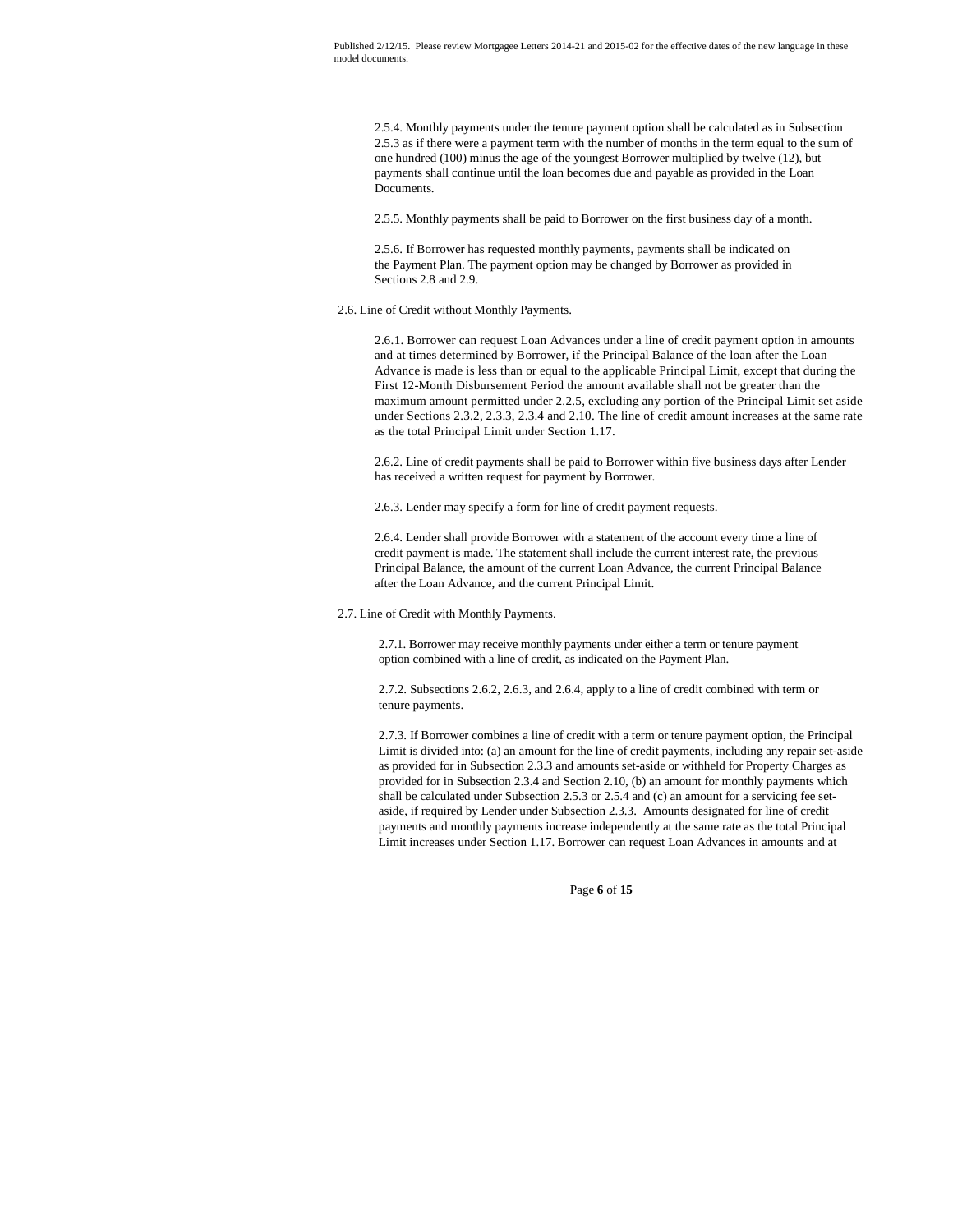times determined by Borrower, if the requested amount is less than or equal to the difference between (a) the Principal Limit applicable to the line of credit set aside, except that during the First 12-Month Disbursement Period instead of using the applicable Principal Limit, the maximum amount permitted under 2.2.5 shall be used, and (b) the portion of the outstanding Principal Balance attributable to draws on the line of credit, including accrued interest and mortgage insurance premium or monthly charge due to the Secretary, but excluding any portion of the Principal Limit set aside under Subsections 2.3.2, 2.3.3, 2.3.4 and 2.10.

2.7.4. A Borrower receiving monthly payments in combination with a line of credit may prepay the outstanding mortgage balance in accordance with the terms of the Note.

2.8. Change in Payments Generally.

2.8.1. Whenever the Principal Balance of the loan is less than the Principal Limit, Borrower may change from any payment option allowable under this Loan Agreement to another.

2.8.2. If Borrower requests that monthly payments be made after a change in payment option, Lender shall recalculate future monthly payments in accordance with Subsections 2.5.3 or 2.5.4.

2.8.3. Lender may charge a fee not to exceed twenty dollars, whenever payments are recalculated and in any other circumstances in which Borrower is required to sign a form acknowledging a change in payment option as provided in Subsection 2.8.5.

2.8.4. Loan Advances under a new payment option shall be paid to Borrower in the same manner and within the time period required under Sections 2.5, 2.6, or 2.7.

2.8.5. Changes in the payment option must be acknowledged by Borrower by signing a form containing the same information as the Payment Plan. Lender shall provide a copy of the completed form to Borrower.

## 2.9. Change in Payments Due to Initial Repairs.

2.9.1. If initial repairs after closing, made in accordance with the Repair Rider, are completed without using all of the repair set-aside, Lender shall inform Borrower of the completion and the amount then available to the Borrower to be drawn under a line of credit.

2.9.2. If initial repairs after closing, made in accordance with the Repair Rider, cannot be fully funded from the repair set aside, any additional Loan Advances needed to complete repairs shall be made in the manner provided under Section 2.16.

2.9.3. If initial repairs are not completed when required by the Repair Rider, Borrower shall not request and Lender shall not make any further payments, except as needed to pay for repairs required by the Repair Rider and mandatory Loan Advances under Section 4.6. In order to complete the required repairs, Loan Advances shall be made first from the repair set aside, and then in the manner provided under Section 2.16.

2.10. Payment of Certain Property Charges.<sup>iii</sup>

Page **7** of **15**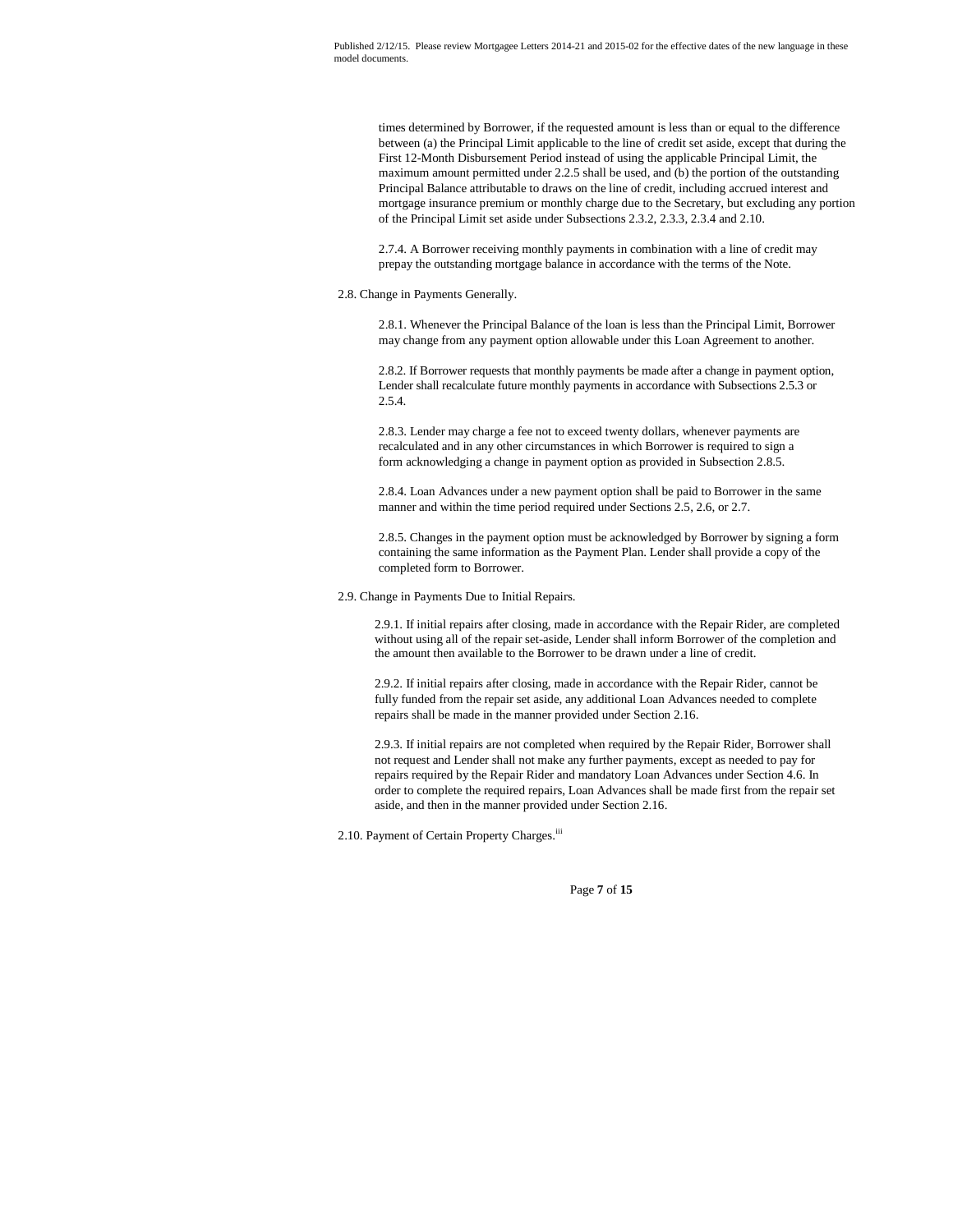*To be used for Fully-Funded Life Expectancy Set-Aside*:

2.10.1. Except as provided herein, Borrower shall pay all Property Charges and shall provide evidence of payment to the Lender when required by Lender.

2.10.2. Borrower [is required/has elected] to have a Fully-Funded Life Expectancy Set-Aside, which the Lender shall use as Loan Advances to pay the LESA Property Charges. Borrower shall remain responsible to pay all other Property Charges.

2.10.3. Lender shall set aside from the Principal Limit the amount indicated on the Payment Plan. Lender shall use the amounts set-aside to make timely payments of the LESA Property Charges listed in Section 2.10.2. The amounts set aside shall not exceed the projected LESA Property Charges that will be required over the life expectancy of the youngest Borrower and shall be calculated in accordance with the formula established by the Secretary. Amounts set aside shall not be treated as Loan Advances and shall not bear interest except to the extent actually disbursed by Lender. During a Deferral Period, no amounts from the set-aside will be available for an Eligible Non-Borrowing Spouse

2.10.4. Lender is required to perform an annual analysis of the Fully-Funded Life Expectancy Set-Aside to determine whether the funds are sufficient to make required distributions for the next year. If at any time the amounts remaining in the set-aside are insufficient to pay the LESA Property Charges when due or when there are no funds remaining in the set-aside, within 15 calendar days of the analysis the Lender shall notify Borrower that there are insufficient or no funds remaining and that Borrower is responsible for the timely payment of all the Property Charges, including the LESA Property Charges, throughout the remaining life of the loan. Lender shall convert any remaining funds in the set-aside to a line of credit.

2.10.5. If Borrower fails to pay any Property Charges Borrower is required to pay, including any LESA Property Charges in accordance with Section 2.10.4, Lender shall pay the Property Charges as a Loan Advance as required under Section 2.16; however, such election shall not preclude the Lender from taking action due to the Borrower's failure to pay Property Charges under this Section.

2.10.6. Borrower may not cancel the Fully-Funded Life Expectancy Set-Aside.

#### *To be used for Partially-Funded Life Expectancy Set-Aside*:

2.10.1. Borrower shall pay all Property Charges and shall provide evidence of payment to the Lender when required by Lender.

2.10.2. Borrower is required to have a Partially-Funded Life Expectancy Set-Aside, which the Lender shall use to provide semi-annual disbursements, in the amount indicated on the Payment Plan, to the Borrower. These funds must be used to pay the LESA Property Charges.

2.10.3. Lender shall set-aside from the Principal Limit the amount indicated on the Payment Plan. Lender shall use the amounts set-aside to make semi-annual disbursements to the Borrower to be used for timely payments of the LESA Property Charges. The first semiannual payment date will be disbursed six months from the date of loan closing. The amounts

Page **8** of **15**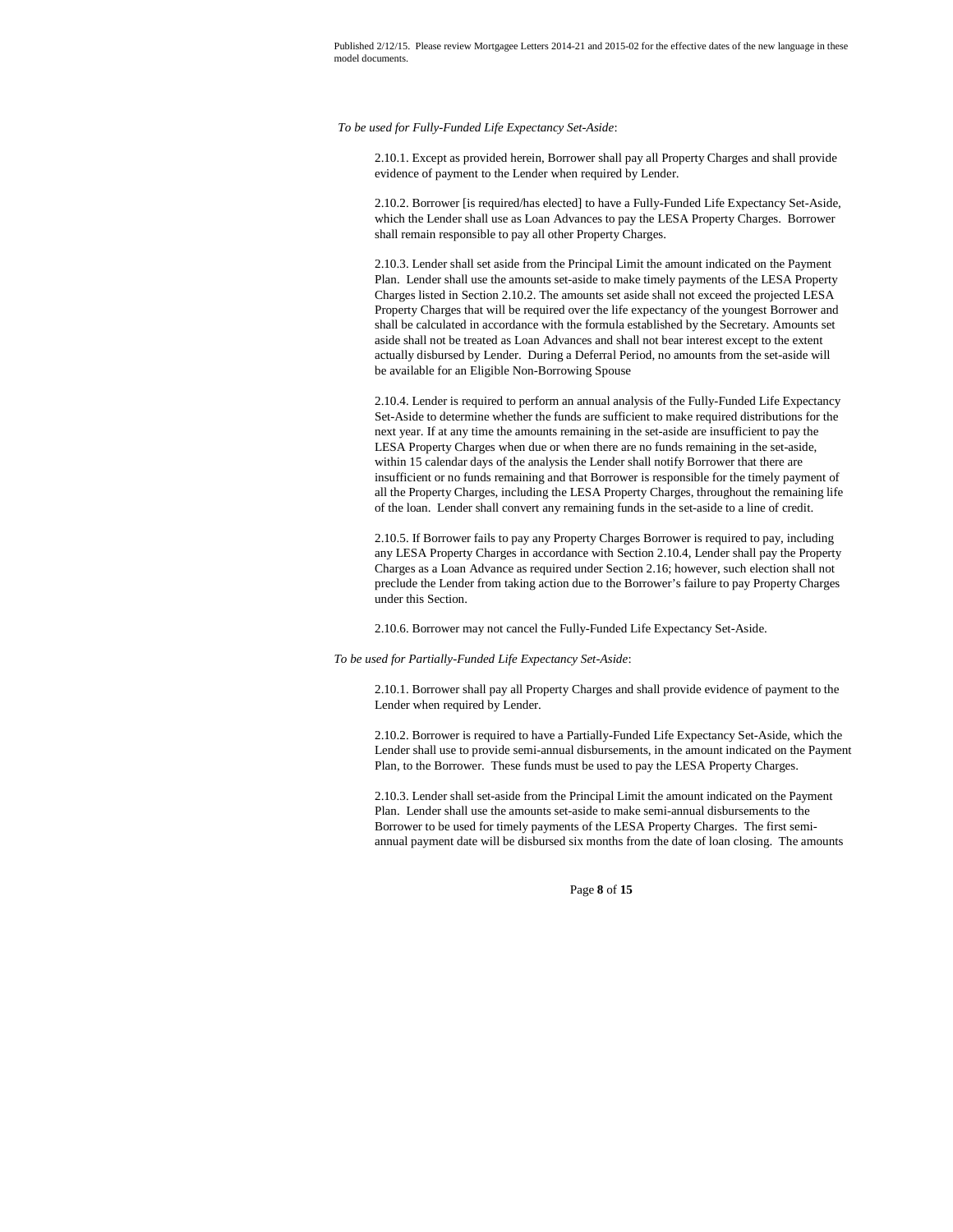set-aside shall not exceed the projected LESA Property Charges that will be required over the life expectancy of the youngest Borrower and shall be calculated in accordance with the formula established by the Secretary. Amounts set-aside shall not be treated as Loan Advances and shall not bear interest except to the extent actually disbursed by Lender. During a Deferral Period, no amounts from the set-aside will be available for an Eligible Non-Borrowing Spouse.

2.10.4. Lender is required to perform an annual analysis of the Partially-Funded Life Expectancy Set-Aside to determine whether the funds are sufficient to make required distributions for the next year. If at any time the amounts remaining in the set-aside are insufficient to pay the semi-annual disbursements or when there are no funds remaining in the set-aside, within 15 calendar days of the analysis the Lender shall notify Borrower that there are insufficient or no funds remaining and that Borrower will no longer receive semi-annual disbursements and continues to be responsible for the timely payment of all LESA Property Charges. Lender shall convert any remaining funds in the set-aside to a line of credit, unless such funds are retained under Subsection 2.10.5.

2.10.5. If Borrower fails to timely pay any LESA Property Charges and there are funds remaining in the set-aside, Lender shall immediately suspend future semi-annual payments, if any, and must use any funds remaining in the set-aside to directly pay the full amount owed to the taxing authority or/and insurance provider. Semi-annual disbursements are suspended indefinitely unless and until Borrower repays the full amount of funds advanced from the setaside. Any remaining funds in the set-aside must be used to pay future LESA Property Charges if Borrower fails to timely pay them.

2.10.6 If Borrower fails to timely pay the LESA Property Charges and there are no remaining funds in the set-aside, Lender shall pay the LESA Property Charges as a Loan Advance as required under Section 2.16; however, such election shall not preclude the Lender from taking action due to the Borrower's failure to pay Property Charges under this Section.

2.10.7. Borrower may not cancel the Partially-Funded Life Expectancy Set-Aside.

*To be used for all other Borrowers*:

2.10.1. Except as provided herein, Borrower shall pay all Property Charges and shall provide evidence of payment to the Lender when required by Lender.

2.10.2. Borrower may elect to require Lender to use Loan Advances to pay certain Property Charges consisting of taxes, hazard insurance premiums, flood insurance premiums, ground rents, and any other assessments that may be required by local or state law if indicated on the Payment Plan (collectively, the "LA Property Charges"). Borrower may not cancel this election.

2.10.3. If Borrower has made the election under Subsection 2.10.2 and Borrower is receiving monthly payments, Lender shall withhold amounts from each monthly payment and use the amounts withheld to make timely payments of the LA Property Charges. The amounts withheld shall be calculated as provided in Subsection 2.10.5. Amounts withheld from

Page **9** of **15**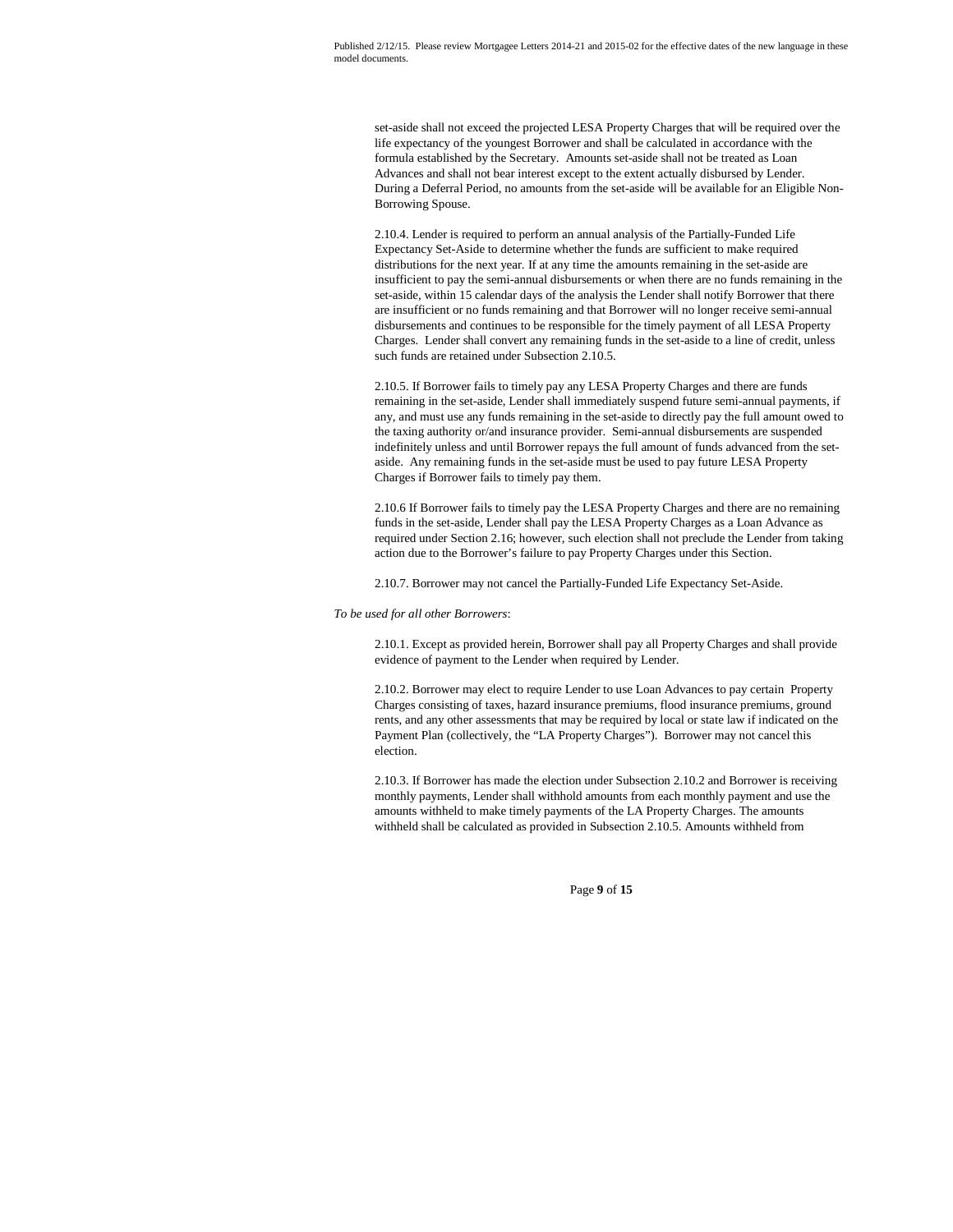monthly payments shall not be treated as Loan Advances and shall not bear interest except to the extent actually disbursed by Lender.

2.10.4. If Borrower has made the election under Subsection 2.10.2, Lender shall withhold from each monthly payment an amount to pay (a) taxes and special assessments levied or to be levied against the Property, (b) leasehold payments or ground rents on the Property, (c) premiums for fire, flood and other hazard insurance required by the Security Instrument, (d) any other assessments that may be required by local or state law. Each monthly withholding for items (a), (b), (c), and (d) shall equal one-twelfth  $(1/12<sup>th</sup>)$  of the annual amounts, as reasonably estimated by Lender. The full annual amount for each item shall be paid by Lender before an item would become delinquent. Lender shall treat amounts for items (a), (b), and (c), and (d) as Loan Advances adding to the Principal Balance when paid. If at any time the withholding for item (a), (b), (c), or (d) exceeds the amount of actual LA Property Charges, Lender shall pay the excess withholding to Borrower and add it to the Principal Balance. If the total of the withholding for item (a), (b), (c), or (d) is insufficient to pay the item when due, the amount necessary to make up the deficiency on or before the date the item becomes due shall be paid as a Loan Advance in the manner provided under Section 2.16.

2.10.5. If Borrower has made the election under Subsection 2.10.2 and Borrower is not receiving monthly payments, Lender shall make Loan Advances under the line of credit payment option as needed to make timely payments of LA Property Charges, provided that no such Loan Advance shall exceed the amount permitted by Section 2.6.1.

2.10.6. Lender shall immediately notify any Borrower who has made the election under Subsection 2.10.2 whenever Lender determines that amounts available from monthly payments or line of credit payments will be insufficient to pay the LA Property Charges.

2.10.7 If Borrower who has made the election under Subsection 2.10.2 fails to timely pay any other Property Charges, Lender shall pay the Property Charges as a Loan Advance as required under Section 2.16; however, Lender's payment of the Property Charges as a Loan Advance shall not preclude the Lender from taking action due to the Borrower's failure to pay Property Charges under this Section.

2.10.8 If a Borrower who has not made the election under Subsection 2.10.2 establishes a pattern of missed payments for LA Property Charges, Lender may establish procedures to pay the LA Property Charges from Borrower's funds as if Borrower made such an election.

2.10.9. If Borrower who has not made the election under Subsection 2.10.2 fails to pay any Property Charges in a timely manner, and such Property Charges are not paid under Subsection 2.10.8 above, Lender shall pay the Property Charges as a Loan Advance as required under Section 2.16.

2.11. Insurance and Condemnation Proceeds. If insurance or condemnation proceeds are paid to Lender, the Principal Balance shall be reduced by the amount of the proceeds not applied to restoration or repair of the damaged Property and the available loan funds shall be recalculated. At the same time, the Principal Limit also shall be reduced by the amount of the proceeds applied to reduce the Principal Balance.

Page **10** of **15**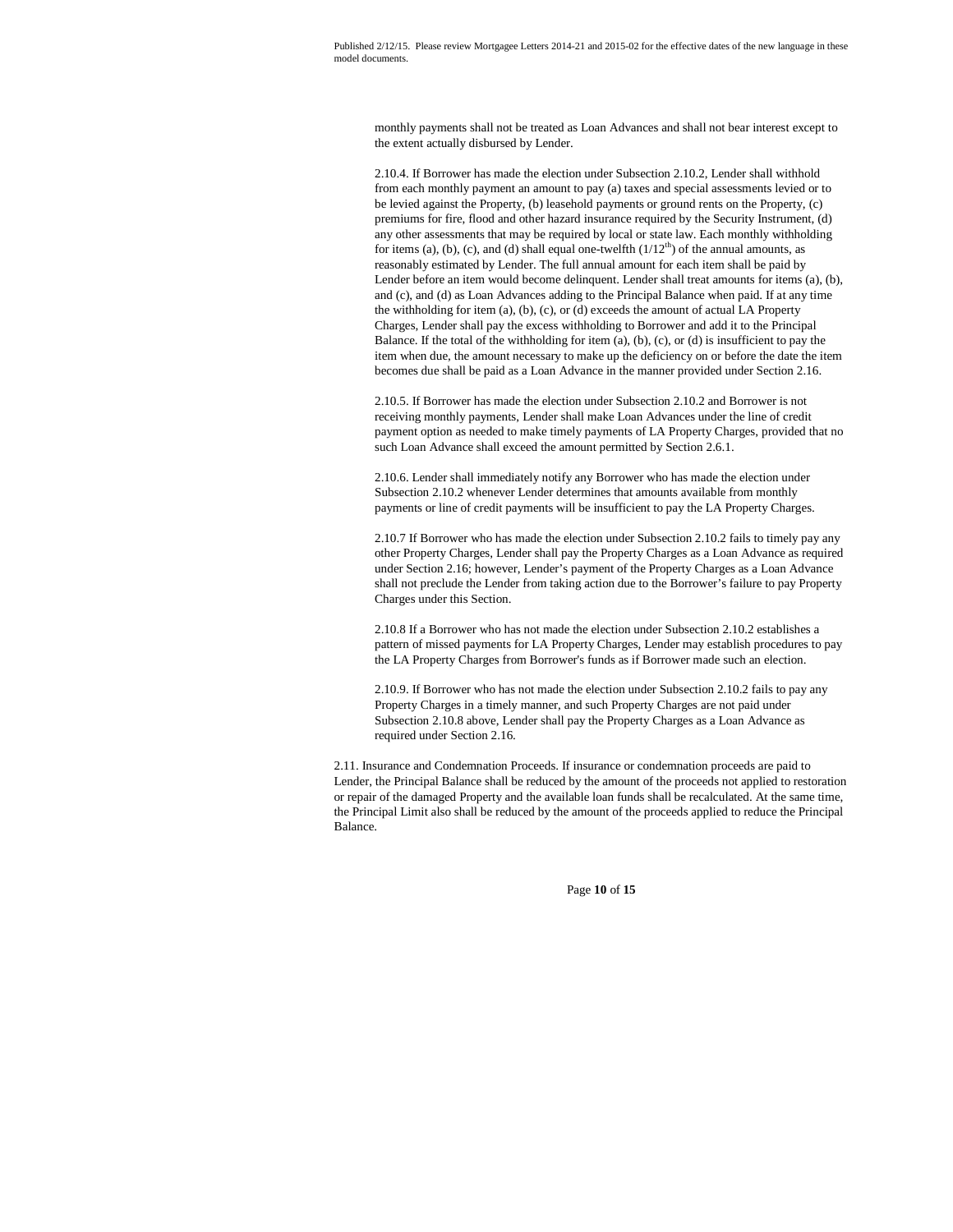## 2.12. Interest

2.12.1. Interest shall be calculated as provided in the Loan Documents.

2.12.2. Interest shall accrue daily and be added to the Principal Balance as a Loan Advance at the end of each month.

2.12.3. Interest shall continue to accrue as provided in 2.12.2 during any Deferral Period.

2.13. Mortgage Insurance Premium (MIP); Monthly Charge.

2.13.1. Monthly MIP shall be calculated as provided by the Secretary. If the Security Instrument is held by the Secretary or if the Secretary makes Loan Advances secured by the Second Security Instrument, a monthly charge shall be due to the Secretary and shall be calculated in the same manner as MIP.

2.13.2. The full amount of monthly MIP or monthly charge, including any portion of the MIP retained by a Lender under 24 C.F.R. 206.109, shall be considered to be a Loan Advance to Borrower on the later of the first day of the month or the day Lender pays the MIP to the Secretary, if any MIP is due to the Secretary. In the event that the Note becomes due and payable or the Note is prepaid in full after the first day of the month, Lender may add the accrued MIP to the Principal Balance or the Secretary may add the accrued monthly charge to the Principal Balance.

2.13.3 In the event of a Deferral Period, the monthly MIP will continue to accrue and the Lender may add the accrued MIP to the Principal Balance.

2.14. Manner of Payment. Only a Borrower has a right to receive Loan Advances. Borrowers shall choose to receive by either electronic funds transfer to a bank account designated by all Borrowers or by check mailed to an address designated by all Borrowers, except where all Borrowers agree that payment should be made directly to a third party for the benefit of the Borrowers. Borrowers may change the manner of payment by notifying Lender.

2.15. Protection of Property.

2.15.1. If Borrower vacates or abandons the Property, or if Borrower is in default under the Security Instrument, then Lender may make reasonable expenditures to protect and preserve the Property and these expenditures will be considered Loan Advances as required under Section 2.16.

2.15.2. If Borrower fails to pay governmental or municipal charges, fines or impositions that are not included in Section 2.10 or if there is a legal proceeding that may significantly affect Lender's rights in the Property (such as a proceeding in bankruptcy, for condemnation or to enforce laws or regulations), then Lender may do and pay whatever is necessary to protect the value of the Property and Lender's rights in the Property. These expenditures will be considered Loan Advances as required under Section 2.16.

Page **11** of **15**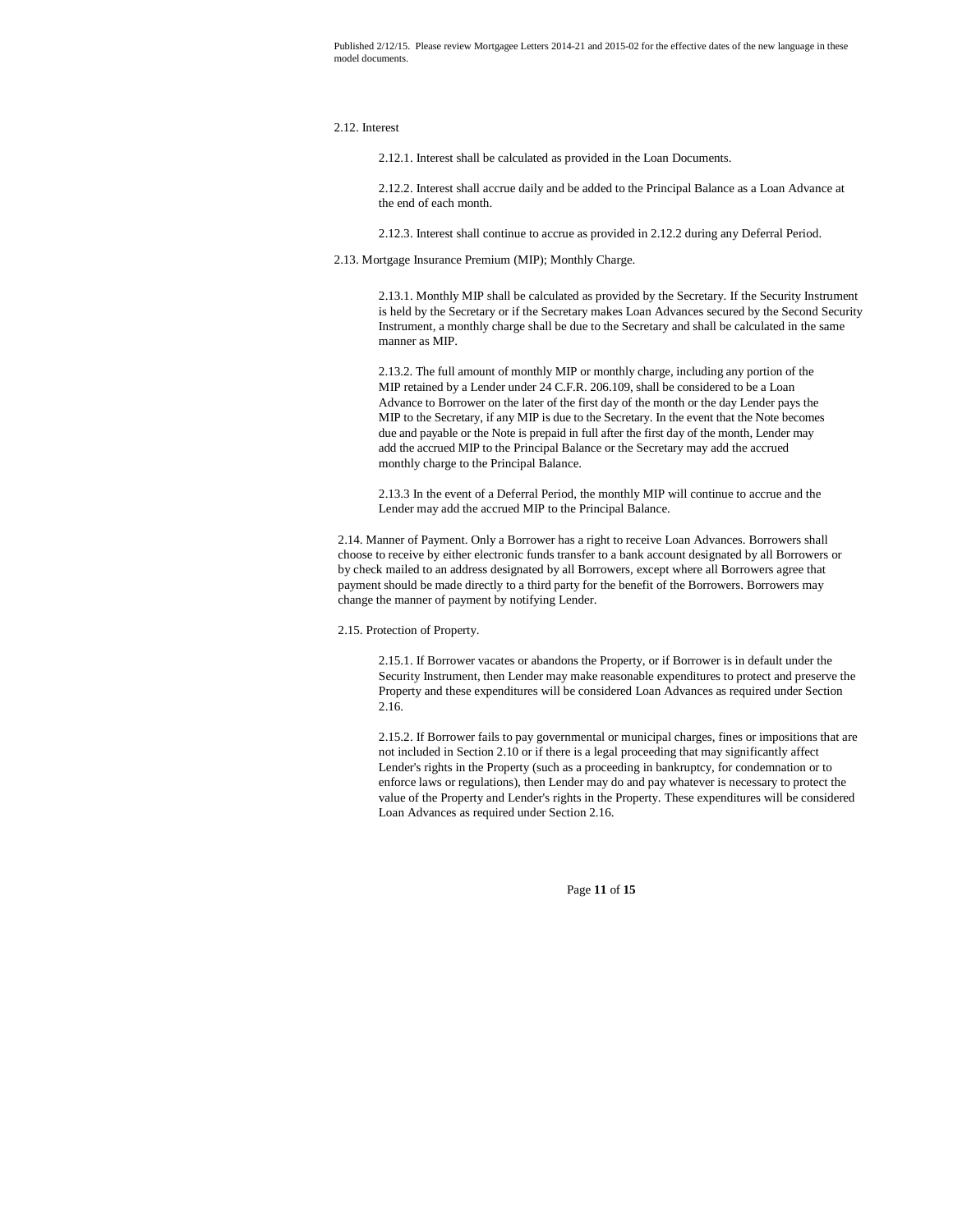2.15.3. During a Deferral Period, if there are governmental or municipal charges, fines or impositions that are not included in Section 2.10 or if there is a legal proceeding that may significantly affect Lender's rights in the Property (such as a proceeding in bankruptcy, for condemnation or to enforce laws or regulations), then Lender may do and pay whatever is necessary to protect the value of the Property and Lender's rights in the Property. These expenditures will be considered Loan Advances as required under Section 2.16. If obligations of the Security Instrument are not satisfied during the Deferral Period, the Deferral Period will immediately cease and the Loan will be immediately due in full.

2.16. Unscheduled Payments. Loan Advances made pursuant to Sections 2.3.4, 2.4, 2.9.2, 2.9.3,  $[2.10.5/2.10.4, 2.10.6]^2$ , and 2.15 shall be made from a line of credit under Section 2.6 or 2.7 to the extent possible. If no line of credit sufficient to make the Loan Advances exists, any future monthly payments must be recalculated in accordance with Subsection 2.5.3 or 2.5.4 to create a line of credit sufficient to make the Loan Advances.

## Article 3 - Late Charge

3.1. Amount Due. Lender shall pay a late charge to Borrower for any late payment. If Lender does not mail or electronically transfer a scheduled monthly payment to Borrower on the first business day of the month or mail or electronically transfer a line of credit payment to Borrower within 5 business days of the date Lender received the request, the late charge shall be 10 percent of the entire amount that should have been paid to the Borrower for that month or as a result of that request. For each additional day that Lender fails to make payment, Lender shall pay interest on the late payment at the interest rate stated in the Loan Documents. If the Loan Documents provide for an adjustable interest rate, the rate in effect when the late charge first accrues shall be used. In no event shall the total late charge and interest exceed five hundred dollars. Any late charge shall be paid from Lender's funds and shall not be added to the unpaid Principal Balance.

3.2. Waiver. The Secretary may waive a late charge where the Secretary determines that the late payment resulted from circumstances beyond Lender's control and that no act or omission of Lender contributed to the late payment. At the time Lender requests a waiver, Lender shall inform Borrower that a waiver of late charge has been requested from the Secretary and that the late charge will be sent to Borrower if the waiver is denied. If the Secretary denies the waiver, Lender shall pay to Borrower the late charge and interest that accrued from the date the payment was late until the date the waiver was requested.

Article 4 - Termination of Lender's Obligation to Make Loan Advances

4.1. Loan Due and Payable. Lender shall have no obligation to make Loan Advances, including those under Section 2.10, if Lender has notified Borrower that immediate payment in full to Lender is required under one or more of the Loan Documents unless and until the notice is rescinded by Lender.

4.2. Deferral Period of Loan Due and Payable Status. Where the last surviving Borrower dies and an Eligible Non-Borrowing Spouse met and continues to meet all requirements established by the Secretary, the Due and Payable status will be deferred until the Property is no longer the Principal Residence of an

Page **12** of **15**

<sup>&</sup>lt;sup>2</sup> Fully-Funded and Partially-Funded Life Expectancy Set-Aside use 2.10.5; All other Borrowers use 2.10.4, 2.10.6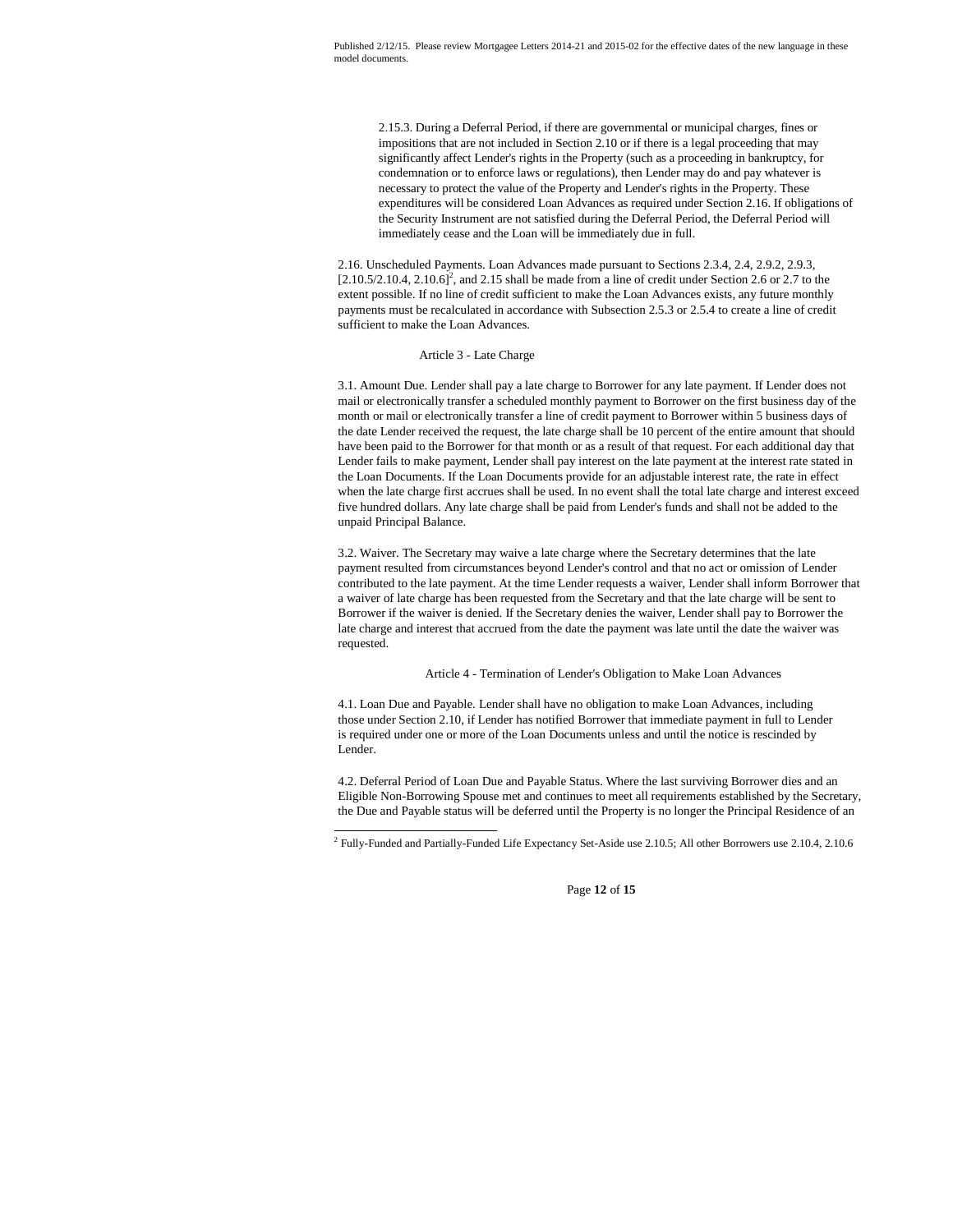Eligible Non-Borrowing Spouse, an Eligible Non-Borrowing Spouse fails to ensure all other requirements established by the Secretary are met, or an Eligible Non-Borrowing Spouse dies, whichever occurs first. During the Deferral Period, the Lender shall have no obligation to make Loan Advances but the Lender may not require immediate payment in full until the end of the Deferral Period. The Lender may continue to add to the outstanding Principal Balance the amounts that accrue in accordance with Subsections 2.3.2, 2.3.3, 2.12.3, and 2.13.3. The Lender shall notify an Eligible Non-Borrowing Spouse that the Due and Payable status of the Loan is in a Deferral Period only for the amount of time that an Eligible Non-Borrowing Spouse continues to meet all requirements established by the Secretary and the Property continues to be the Principal Residence of an Eligible Non-Borrowing Spouse. Once the Deferral Period ends, the Loan is immediately due and payable. The Deferral Period is not available to any Ineligible Non-Borrowing Spouse. The Deferral Period will terminate or become unavailable to an Eligible Non-Borrowing Spouse at the time he or she becomes ineligible.

4.3. Loan Advances by Secretary. If the Security Instrument has been assigned to the Secretary or the Secretary notifies Lender and Borrower that Loan Advances are secured by the Second Security Instrument, Lender shall have no further obligation to make Loan Advances under this Loan Agreement, unless the Secretary accepts later reimbursement by the Lender for all Loan Advances made, earned or disbursed by the Secretary. The Secretary may establish procedures for handling requests for payments and changes in payment options during the interval between Lender's notification of intent to assign the Security Instrument to the Secretary and completion of the assignment. Borrower shall be informed of such procedures by Lender and/or the Secretary, and Borrower shall comply with such procedures.

4.4. Lien Status Jeopardized. Lender shall have no obligation to make further Loan Advances if the Lender or the Secretary determines that the lien status of the Security Instrument or the Second Security Instrument is jeopardized under State laws as described in Paragraph 14(A) of the Security Instrument or Second Security Instrument and the lien status is not extended in accordance with Paragraph 14(A).

4.5. Bankruptcy. Lender shall have no obligation to make further Loan Advances on or following the date that a petition for bankruptcy of Borrower is filed.

4.6. Mandatory Loan Advances. Notwithstanding anything in Sections 4.1. through 4.4., all Loan Advances under Sections 2.10 (Property Charges), 2.12. (interest), 2.13. (MIP, monthly charge or annual MIP adjustment), 2.15 (protection of Property) or 2.3.3 (servicing fee) shall be considered mandatory Loan Advances by Lender.

4.7. Prepayment in Full. Lender shall not make Loan Advances if Borrower has paid the Note in full (or the Second Note, if the Secretary has assumed the Lender's rights and obligations under Article 5).

#### Article 5 - HUD Obligation

The Secretary has no obligations under this Loan Agreement unless and until a certificate of insurance is issued by the Secretary. Where a certificate of insurance has been issued, if the Lender has no further obligation to make payments to Borrower because of Section 4.3, the Secretary shall assume the rights and obligations of Lender under this Loan Agreement, except the Secretary shall not assume any obligation of paying flood, fire and other hazard insurance from Loan Advances. If the Secretary

Page **13** of **15**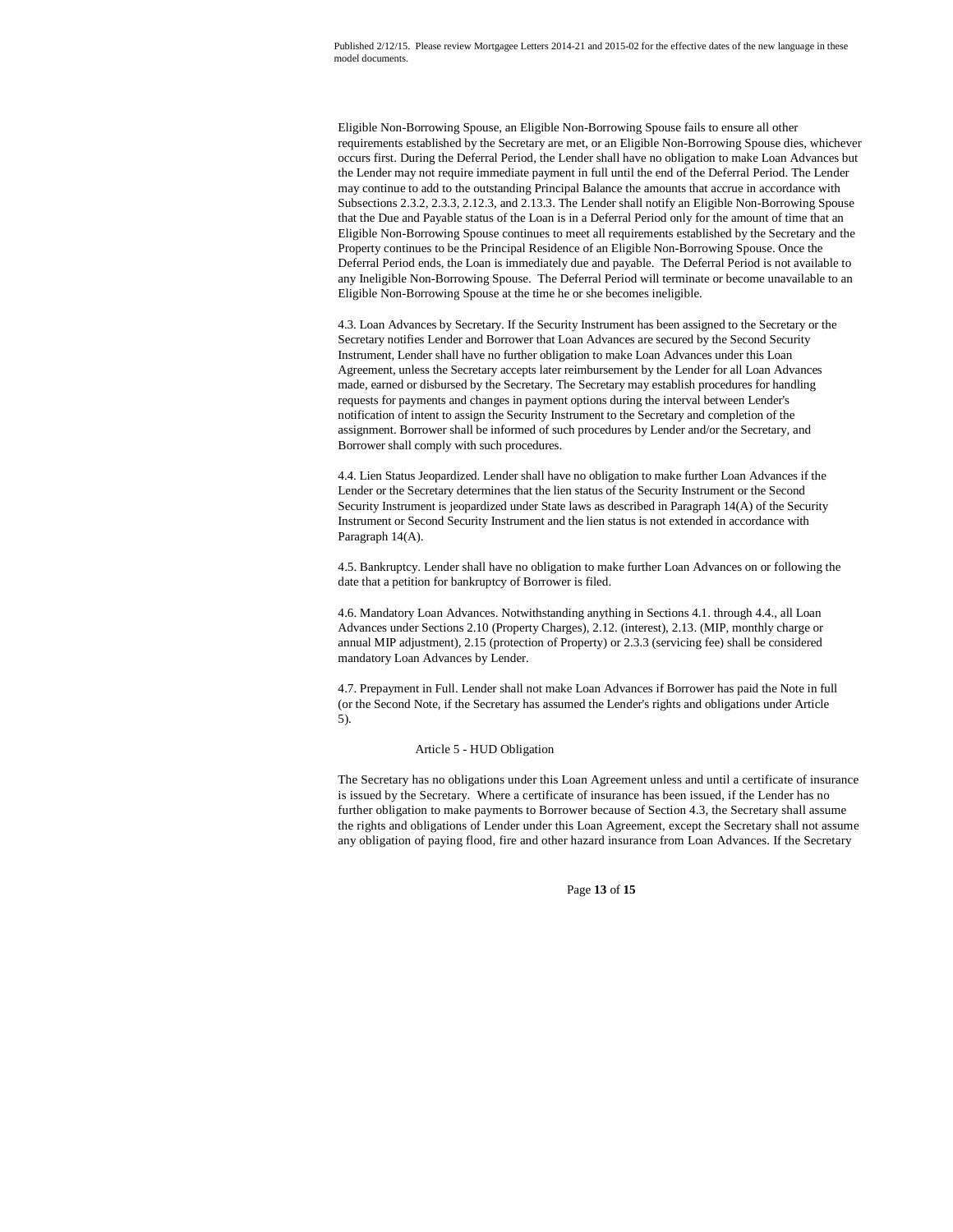makes Loan Advances to Borrower under the Second Security Instrument, the portion of the Principal Limit available for Loan Advances shall be the difference between the current Principal Limit and the combined Principal Balances on the Security Instrument less accrued interest and the Second Security Instrument.

## Article 6 - Miscellaneous

6.1. Forbearance Not a Waiver. Any forbearance by Lender in exercising any right or remedy shall not be a waiver of or preclude the exercise of any right or remedy.

6.2. Successors and Assigns Bounds; Joint and Several Liability; Co-Signers. The covenants and agreements of this Loan Agreement shall bind and benefit the successors and assigns of Lender. An assignment made in accordance with the regulations of the Secretary shall fully relieve the Lender of its obligations under this Loan Agreement. Borrower may not assign any rights or obligations under this Loan Agreement. Borrower's covenants and agreements shall be joint and several.

Notwithstanding anything to the contrary herein, upon the death of the last surviving Borrower, the Borrower's successors and assigns will be bound to perform Borrower's obligations under this Loan Agreement, and Lender shall be entitled to add to the outstanding Principal Balance the amounts that accrue in accordance with Subsections 2.3.2, 2.3.3, 2.12.3, and 2.13.3.

6.3. Borrower Certifications. Borrower shall complete and provide to the Lender on an annual basis a certification, in a form prescribed by the Lender, stating whether the Property remains the Borrower's Principal Residence and, if applicable, the Principal Residence of his or her Eligible Non-Borrowing Spouse. Where a Borrower has identified an Eligible Non-Borrowing Spouse, the Borrower shall also complete and provide to the Lender on an annual basis an Eligible Non-Borrowing Spouse certification, in a form prescribed by the Lender, certifying that all requirements for the application of a Deferral Period continue to apply and continue to be met. During a Deferral Period, the Borrower's annual certifications, required by this Paragraph, must continue to be completed and provided to the Lender by the Eligible Non-Borrowing Spouse.

6.4. Notices. Any notice to Borrower provided for in this Loan Agreement shall be given by delivering it or by mailing it by first class mail unless applicable law requires use of another method. The notice shall be directed to the property address shown in the Security Instrument or any other address all Borrowers jointly designate. Any notice to an Eligible Non-Borrowing Spouse shall be given by delivering it or by mailing it by first class mail unless applicable law requires use of another method. The notice shall be directed to the property address shown in the Security Instrument or any other address all Borrowers and Eligible Non-Borrowing Spouse, if applicable, jointly designate. Any notice to Lender shall be given by first class mail to Lender's address stated herein or any address Lender designates by notice to Borrower. Any notice to the Secretary shall be given by first class mail to the HUD National Servicing Center or any other place designated by the Secretary. Any notice provided for in this Loan Agreement shall be deemed to have been given to Borrower, Lender or the Secretary when given as provided in this Section.

6.5. Governing Law; Severability. This Loan Agreement shall be governed by Federal law and the law of the jurisdiction in which the Property is located. The Lender in this Loan Agreement must comply with the Fair Housing Act, 42 U.S.C. §§3601 – 3619, which prohibits discrimination on the basis of race, color, religion, sex, handicap familial status, or national origin. In the event that any provision or clause of this Loan Agreement conflicts with applicable law, such conflict shall not affect other

Page **14** of **15**